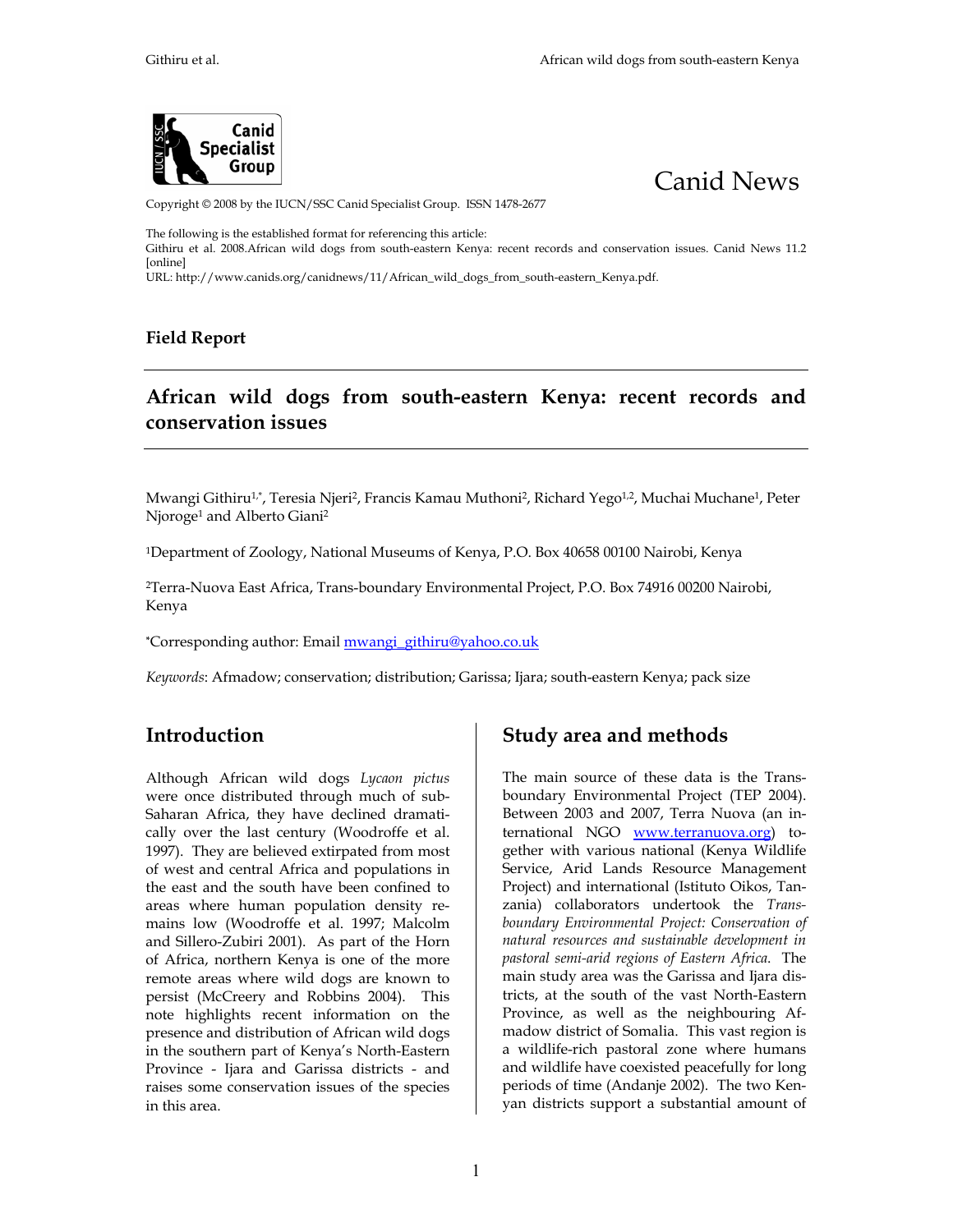wildlife especially along the Tana River (Figure 1). Wild dog data were collected during road transect counts of large mammals in four main study sites across the study area, namely: Arawale National Reserve, Boni Forest National Reserve (and the surrounding northern buffer zone), Bour-Algi Giraffe Sanctuary and Ishaqibin Community Conservancy (Figure 1). Transects were surveyed once a month over a complete calendar year (between January 2005 and December 2006) in each site, both by car and on foot, by two trained scouts and a guide from the local community.



Figure 1: Locations where wild dogs were sighted in the North-Eastern Province in Kenya during the study. Inset is a map of Kenya showing the location of Garissa and Ijara districts. [NB: The proposed Ishaqibin Community Wildlife Conservancy (not shown) is located in Ijara District, and is flanked to the west by the Tana River. Across the river is the KWS-administered Tana River Primate National Reserve (Muchai et al. in prep)].

#### *Arawale National Reserve*

Arawale National Reserve (1°15′ to 1°34′S, 40°04′ to 40°20′E) lies 77km south of Garissa town, astride the border of Garissa and Ijara districts (Figure 1). The reserve covers an area of 450km2 and is bordered to the west by the Tana River and to the east by the Garissa-Lamu road. Its vegetation consists of a mosaic of grassland, bushland and open woodland dominated by *Acacia*, *Commiphora* and *Combretum* spp. The reserve was gazetted in 1976 as the only main *in-situ* conservation site for the hirola *Beatragus hunteri*, a critically endangered monotypic antelope endemic to northeastern Kenya and south-west Somalia (Andanje 2002). The reserve is managed by

Garissa County Council with assistance of the Kenya Wildlife Service.

#### *Boni Forest National Reserve and Northern Buffer Zone*

The Boni Forest National Reserve and the Northern Buffer Zone are located in Ijara District, north-eastern Kenya (Figure 1). The general area lies between 1°76′ and 1°25′S and 40°83′ and 41°66′E (TEP 2005). Boni is 1,283km2 and was created in 1976 as a dry season sanctuary for elephants *Loxodonta africana* from Ijara and Lamu districts and also the Somali part of the forest. The area's climate is heavily influenced by the north-east and south-west monsoons blowing from the Indian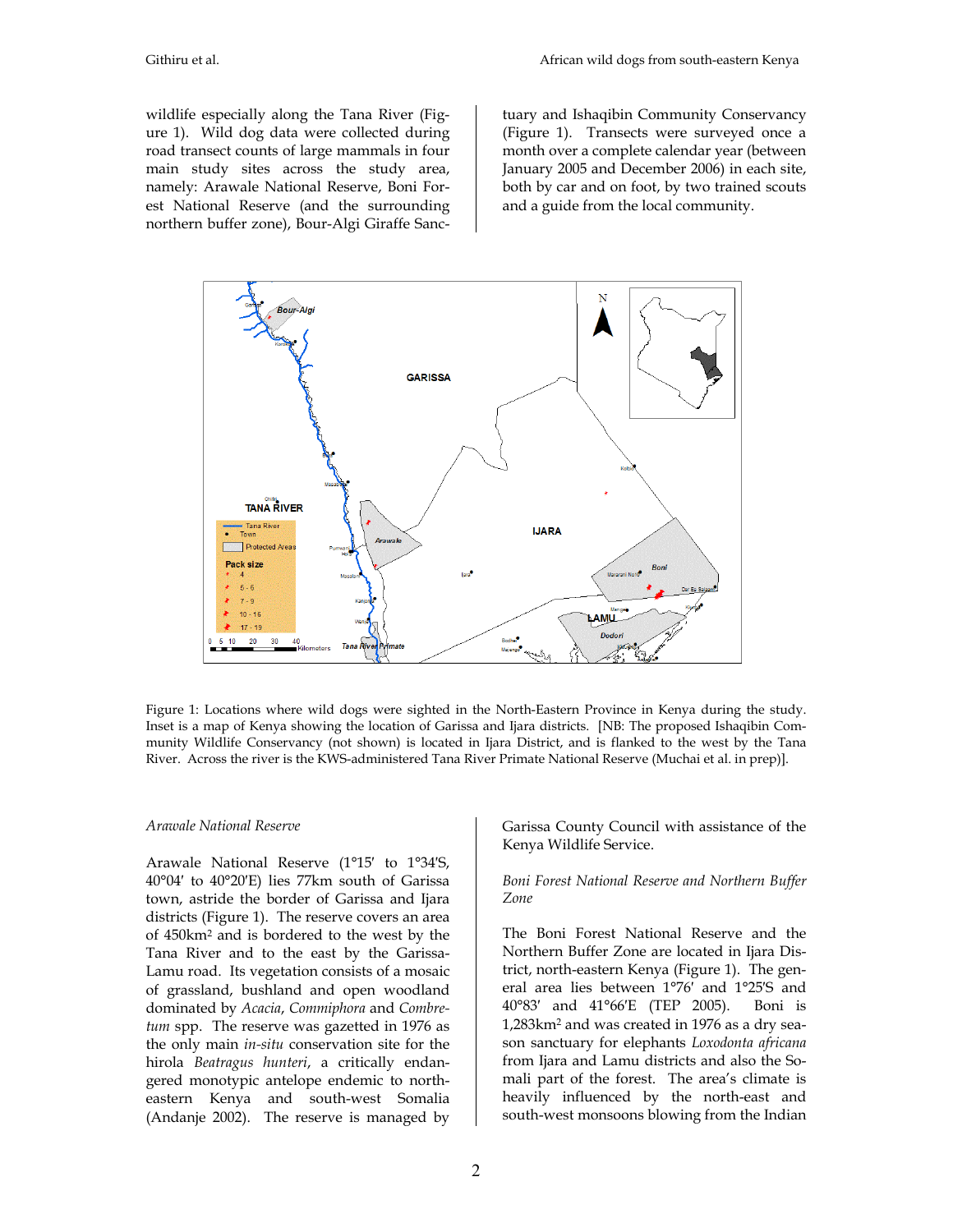Ocean resulting in two wet seasons: April to June and October to December, and two dry seasons: January to March and July to September. Annual rainfall ranges from 750- 1,000mm with temperatures ranging from a minimum of 15°C and 38°C (TEP 2005). The vegetation in the reserve includes closed forest, closed shrubs, open and very open forest, closed to open woody vegetation (thickets), open low shrubs, open shrubs and sparse shrubs (FAO 2000). Common tree species in the forest include: *Homalium abdessamadii*, *Croton megalocarpoides*, *Croton polytrichus, Excoecaria bussei* and the cycad *Encephalartos hildebrandtii*. About 64% of Boni is composed of open trees (65-40% crown cover), while only 1% is closed to open woody vegetation (thicket) (FAO 2000) (Githiru et al. in prep).

#### *Bour-Algi Giraffe Sanctuary*

The Bour-Algi or Garissa Giraffe Sanctuary 0°31′ S, 39°41′ E is located in the Bour-Algi area, about 5km south of Garissa town. It is about 124km2 and borders the Tana River to the south-west (Figure 1). The climate of the wider Garissa district is generally hot and dry. The area receives 200-500mm of erratic and unreliable rain per annum, with the long rains tending to occur between April and June and the short rains between October and December. Annual temperatures range from 20°C to 38°C but can vary widely across seasons. The Sanctuary is a community initiated conservation area established in 1999 to protect wildlife species, particularly reticulated giraffe *Giraffa camelopardalis reticulata,* but also gerenuk *Litocranius walleri*, lesser kudu *Tragelaphus imberbis*, waterbuck *Ellipsyprimnus kobus* and Burchell's zebra *Equus burchelli* (Dahiye 2005).

#### *Ishaqibin Community Wildlife Conservancy*

The proposed Ishaqibin Community Wildlife Conservancy is located in Ijara District 01° 55' S, 040° 10' E in the vast North-Eastern Province of Kenya. The conservancy covers an approximate area of 72km2 and is flanked to the west by the lower part of the Tana River, the only permanent river in the district. The river has rich riverine vegetation along its banks and areas of alluvial deposits as a result of seasonal flooding. Across the river from Ishaqibin lies the Kenya Wildlife Service's administered Tana River Primate National Reserve (Figure 1). To the south, north and

east are human settlements and rural shopping centres. The area has the following vegetation (land cover) types: closed herbaceous vegetation on permanently flooded land, closed to open woody vegetation (thickets), closed trees on temporarily flooded land, isolated rainfed herbaceous crop, natural water bodies mainly along Tana River and Ishaqibin reservoir, open low shrubs, open to closed herbaceous vegetation, rice fields, trees and shrubs savannah, and very open trees (Africover LCCS: FAO 2000).

#### *Wildlife in these sites*

Wildlife densities in the area average approximately 0.1 individuals/km2, while biomass averages about 30-35kg/km2 (Githiru et al. in prep.). Besides livestock, the wild herbivore biomass is dominated by topi *Damaliscus lunatus jimela* and reticulated giraffe, while densities are highest for dik dik *Madoqua* sp. and Grant's gazelle *Gazella granti*. The rest of the herbivore community is composed of both potential prey species for the wild dogs such as gerenuk, warthog *Phacochoerus aethiopicus*, bush pig *Potamochoerus larvatus*, lesser kudu, common duiker *Sylvicapra grimmia*, and possibly species such as buffalo *Syncerus caffer*, Burchell's zebra, hirola, eland *Taurotragus oryx* and oryx *Oryx beisa*. Common carnivores that are likely to compete with the wild dogs include cheetah *Acinonyx jubatus*, lion *Panthera leo*, black-backed jackal *Canis mesomelas*, caracal *Felis caracal* and spotted hyena *Crocuta crocuta*. This area, like most other rangelands in Kenya, has experienced severe contractions in the size and distribution of wildlife (WRI 2007), attributed to increased human and livestock populations as well as changes in land use. Indeed, habitat degradation and loss due to changing land use is perhaps the greatest single threat facing the large mammals here (de Leeuw et al. 2001; Andanje 2002). Although the endangered wild dog has been repeatedly reported in this area by the local communities (McCreery and Robbins 2004), very little is known about its abundance, distribution and any related conservation issues.

## **Results**

The map indicates locations where wild dogs were reported in the four sites during the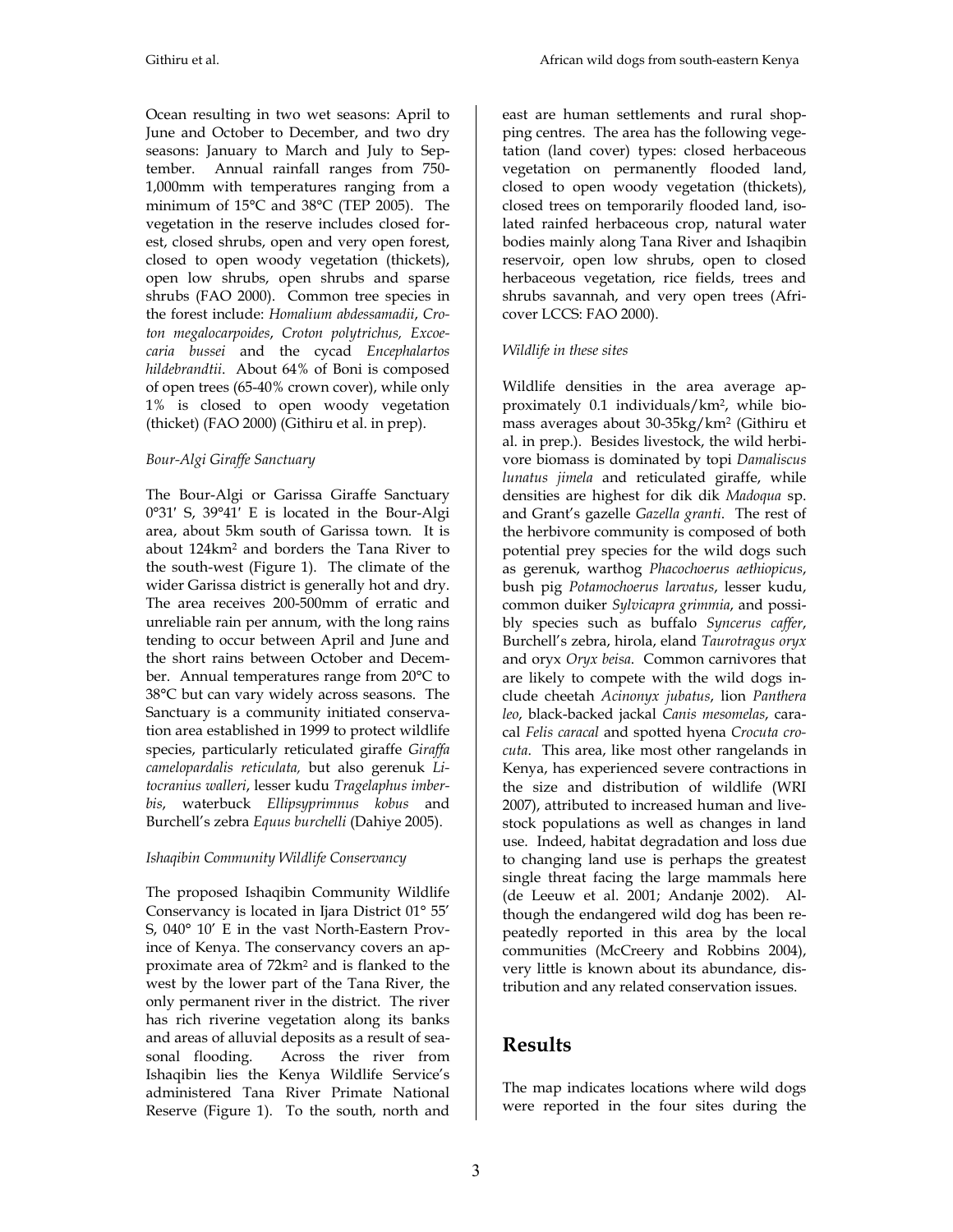study period (Figure 1). Wild dogs were commonly seen in Boni Forest National Reserve during the survey period with eight out of the 12 sightings being reported from there (Table 1). However, based on sighting areas, dates and pack sizes, the 12 sightings probably consisted of only a maximum of six distinct packs, perhaps even fewer given their vast home ranges (Rasmussen 1997):

- Two in Boni (pack sizes of nine and 19 respectively, with approximately 6km between sightings)
- One in the Northern Buffer Zone (pack size of four)
- One in Bour-Algi (pack size of five)
- Two in Arawale (pack sizes of five and nine, respectively) (Figure 1).

Although the packs in both Boni and Arawale were fairly close to each other and could still constitute the same pack, the consistency which they were seen apart and the number of individuals within each - especially the Boni pair - suggests they were indeed separate (Table 1). The four areas where the six packs were consistently reported from are described in more detail below.

Table 1: All wild dog sightings during the entire survey period of the Terra Nuova's Trans-boundary Environmental Project, NE Kenya; NR: National Reserve; GPS readings are given in UTM format (37S); Landcover classification follows the standard Africover LCCS (FAO 2000).

| <b>Site</b>           | Date     | Transect     | Time  |         |          | Pack           | Landcover                            |
|-----------------------|----------|--------------|-------|---------|----------|----------------|--------------------------------------|
|                       |          |              |       | Easting | Northing | size           |                                      |
| Arawale NR            | 05/11/05 | Hola - De-   | 07:00 | 624911  | 9827212  | 5              | Open low shrubs (65-40% crown        |
|                       |          | shek         |       |         |          |                | cover)                               |
| Arawale NR            | 05/02/06 | Haji Jubas - | 06:52 | 621858  | 9847400  | 9              | Closed to open woody vegeta-         |
|                       |          | Kuroley      |       |         |          |                | tion (thicket)                       |
| <b>Boni Forest NR</b> | 09/10/05 | Sham         | 10:14 | 752976  | 9817280  | 8              | Open<br>$(65-40\%$<br>trees<br>crown |
|                       |          |              |       |         |          |                | cover)                               |
| <b>Boni Forest NR</b> | 09/12/05 | Sham         | 11:05 | 752792  | 9817534  | 6              | $(65-40\%$<br>Open<br>trees<br>crown |
|                       |          |              |       |         |          |                | cover)                               |
| <b>Boni Forest NR</b> | 09/01/06 | Sham         | 10:58 | 752957  | 9817398  | 9              | $(65-40\%$<br>Open<br>trees<br>crown |
|                       |          |              |       |         |          |                | cover)                               |
| <b>Boni Forest NR</b> | 09/09/05 | M'kondoni    | 07:11 | 758608  | 9814730  | 15             | Closed to open woody vegeta-         |
|                       |          |              |       |         |          |                | tion (thicket)                       |
| <b>Boni Forest NR</b> | 09/11/05 | M'kondoni    | 09:15 | 757043  | 9813096  | 15             | Closed to open woody vegeta-         |
|                       |          |              |       |         |          |                | tion (thicket)                       |
| <b>Boni Forest NR</b> | 09/12/05 | M'kondoni    | 07:54 | 758604  | 9814732  | 19             | Closed to open woody vegeta-         |
|                       |          |              |       |         |          |                | tion (thicket)                       |
| <b>Boni Forest NR</b> | 09/04/06 | M'kondoni    | 07:13 | 756490  | 9812766  | 16             | Closed to open woody vegeta-         |
|                       |          |              |       |         |          |                | tion (thicket)                       |
| <b>Boni Forest NR</b> | 09/05/06 | M'kondoni    | 09:25 | 758023  | 9813362  | 13             | Closed to open woody vegeta-         |
|                       |          |              |       |         |          |                | tion (thicket)                       |
| Bour-Algi Giraffe     | 01/02/06 | Jesh         | 10:20 | 575350  | 9943396  | 5              | Shrub savannah                       |
| Sanctuary             |          |              |       |         |          |                |                                      |
| Northern Buffer       | 05/09/05 | Ire - Gudeed | 08:24 | 732689  | 9861290  | $\overline{4}$ | Closed shrubs                        |
| Zone                  |          | Wataa        |       |         |          |                |                                      |

*Extra description of the wild dog locations and sightings* 

- 1. Boni Forest National Reserve: Sham and M'kondoni
- 2. Northern Buffer Zone: Gudeed Wataa
- 3. Bour-Algi Giraffe Sanctuary: Jesh
- 4. Arawale National Reserve: Hola and Haji Jubas Kuroley
- *1. Boni Forest National Reserve*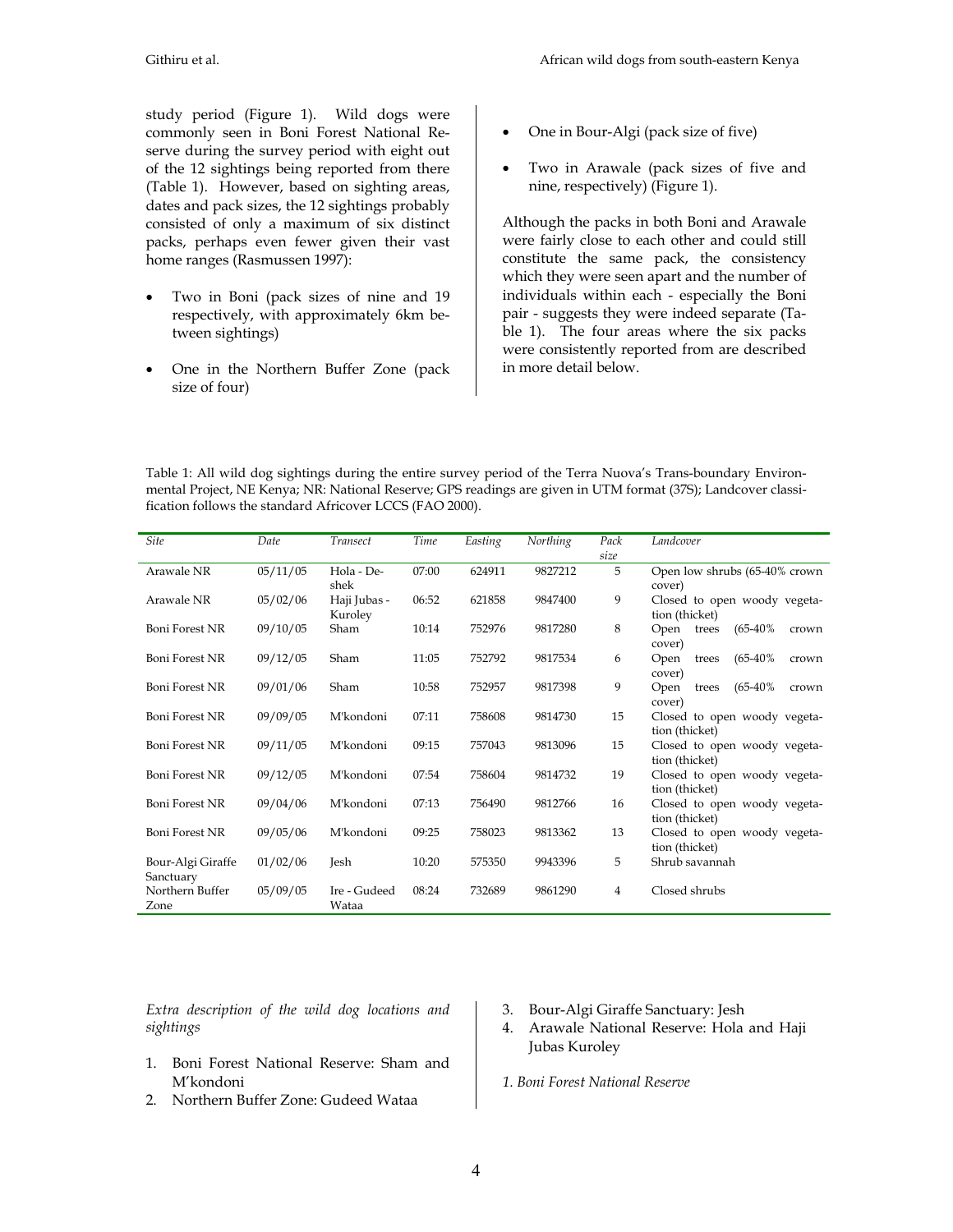Transect 3B (Sham) was 5.7km long and ran to the north-west of Mararani town approximately following an ancient footpath leading to an abandoned campsite named Sham. This campsite is in the middle of the forest and was used by foreign companies in the 1970s while prospecting for petroleum. This transect ran through two areas - Jijanole and Jau Minde; it also had a relatively large permanent water pond along it. Transect 4B (M'kondoni) was approximately 6.2km long and ran to the north-east of Mararani starting from a small village called Nyabarat. It had a markedly high number of natural water ponds all along it. It ran through dense vegetation, big open areas, probably ancient campsites and farming grounds of the Awer community. While 64% of Boni is composed of open trees (65-40% crown cover), only 1% is closed to open woody vegetation (thicket) (FAO 2000), the larger pack was consistently found in this latter vegetation, suggesting it could have been preferentially selecting it either for foraging or other uses such as denning.

### 2. *Northern Buffer Zone*

Transect 1B (Ire-Gudeed Wataa) was approximately 16km long and was located in the general Ire area, to the south of Hulugho location. About 7.3km of this transect ran through closed to open woody vegetation while the rest traversed open trees (4.0km) and shrubs (4.7km) (Githiru et al. in prep). Pastoralists use this area much more intensely for grazing their livestock compared to the adjacent Boni (Githiru et al. in prep), perhaps due to a combination of better grazing sites there, and higher legal protection - hence restrictions - at Boni. There is probably a greater chance for human-wild dog conflicts in this area, if the dogs are (perceived as) a threat to the domestic stock (but see McCreery and Robbins 2004).

### *3. Bour-Algi Giraffe Sanctuary*

Wild dogs were seen around Jesh village in a shrub savannah habitat feeding on a dik dik. Increasing numbers of livestock in this conservancy could produce human-wildlife conflicts in the near future.

### *4. Arawale National Reserve*

The two wild dog packs spotted in this site were in closed to open woody vegetation and

open low shrubs habitats. The area is inhabited by the nomadic Somali pastoralists also implying potential for human-wild dog conflict.

# **Discussion**

Depending on whether they are considered four or six packs (and considering the largest pack size recorded for each pack), between 37 and 51 individual wild dogs were counted in these areas over the duration of the study. As was previously reported for this area (McCreery and Robbins 2004), pack size was variable, ranging between four and 19 individuals. While the potential area that they can occupy is extensive, the total area under some form of protection (and where searches were mainly conducted) is only 1,929 km2 (combining Boni, Bour-Algi, Arawale and Ishaqibin sizes, albeit none were recorded at Ishaqibin). Given a pack's territory usually ranges from about 750km2 in southern Africa to 1,500km2 in east African ecosystems (Rasmussen 1997), often covering both woodland and savannah habitats, it is yet possible that the Boni packs were indeed discrete, only seen around the same general area due to use of a specific resource (such as water in this area rich with water ponds) but ranging more widely across the reserve.

A recent survey suggested that a large area in southern and eastern Ethiopia probably supports wild dogs, the population extending into Kenya to the south and Somalia in the east. The population found in the current study may be the extension referred to in that article (Malcolm and Sillero-Zubiri 2001), and was almost certainly part of the packs described by McCreery and Robbins (2004). This study area contributes to the more than 2,000,000km2 of possible wild dog habitat in the Horn of Africa (Malcolm and Sillero-Zubiri 2001), which, albeit largely unprotected, could be a very important refuge for the species in east Africa. It may also serve as a critical link/corridor for the Kenya population and neighbouring Somalia (McCreery and Robbins 2004).

Wild dogs are considered generalist predators, occupying a range of habitats including shortgrass plains, semi-desert, bushy savannahs and upland forest. Recent findings indicate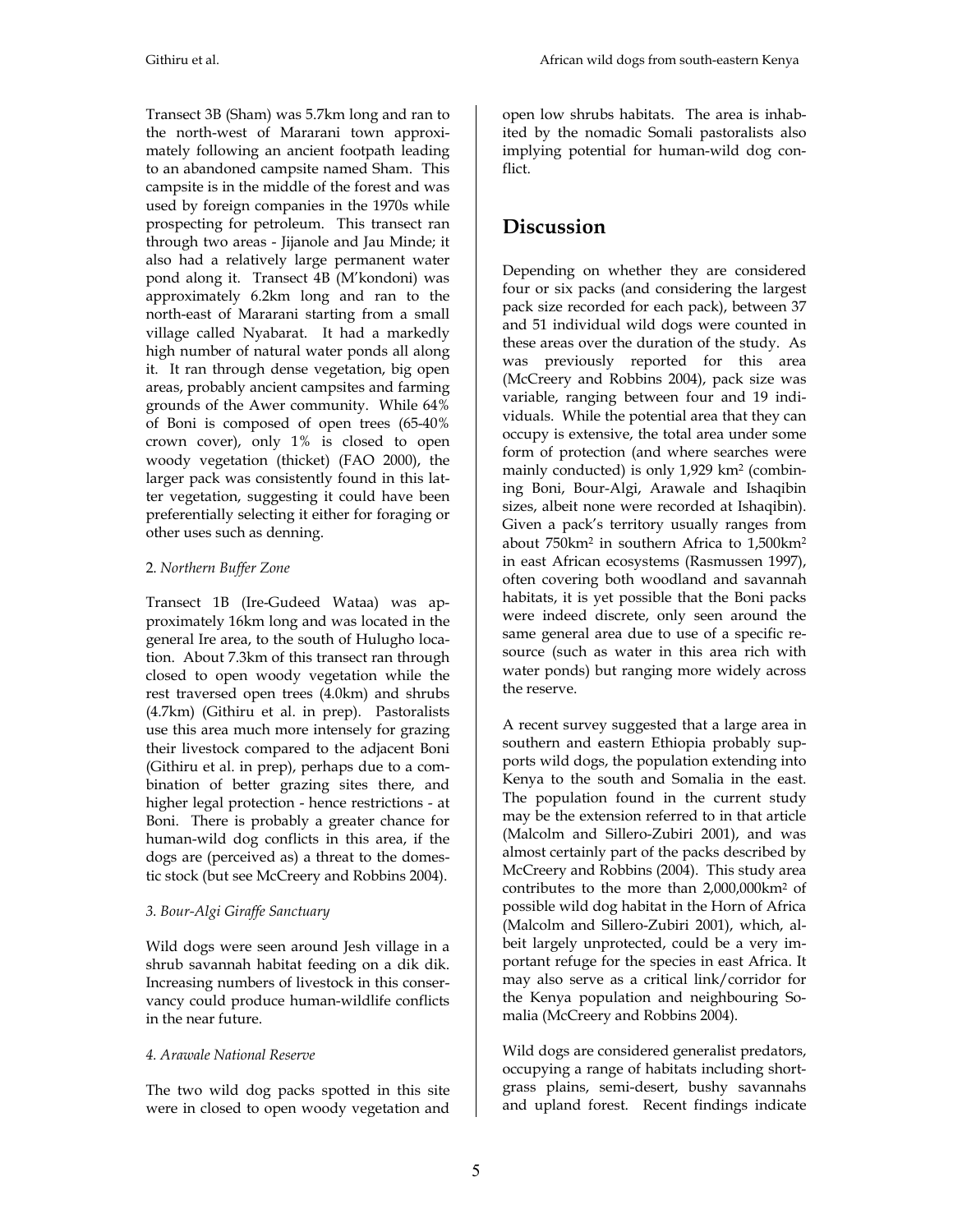that wild dogs may not be primarily an open plains species, but reach their highest densities in thicker bush (McNutt et al. 2004). Although supported by very few sightings, the wild dogs in our study area seemed to use the closed-to-open woody vegetation (thickets) the most, but this requires more data to ascertain. Nonetheless, packs were also recorded in other habitat types, corroborating the view that their current distribution is probably limited primarily by human activities and the availability of prey, rather than by the loss of a specific habitat type (McNutt et al. 2004).

Wild dogs mostly hunt medium- and smallsized antelope. Their main potential prey species in this area include Grant's gazelle, lesser kudu, gerenuk, warthog, bush pig, dik dik and common duiker. Very small prey such as hares (*Lepus capensis* and *L. saxatilis*) which were locally abundant could also supplement their diet. Therefore, there seems to be diverse potential prey for the dogs, besides domestic stock. This is crucial because the principal threats to wild dogs are considered to be conflict with human activities and infectious disease from domestic animals (Woodroffe et al. 1997; McNutt et al. 2004). Both of these are mediated by habitat fragmentation, which increases contact between wild dogs, people and domestic dogs. In this area where the local communities are predominantly pastoral peoples, it is practically impossible to separate humans and wildlife. Yet, despite negative attitudes from the local people, wild dogs in this area do not appear to be persecuted presently, possibly due to religious beliefs and the infrequency with which they take livestock (McCreery and Robbins 2004).

In theory, human-wild dog conflicts suggest that, outside protected areas, wild dogs may be unable to cope with the increasing human population unless better protection and local education programmes are implemented. Perhaps as a sign of this, although data were insufficient to make concrete conclusions, we found far more wild dogs within the protected Boni National Reserve (where no livestock were recorded during the study duration) than in the surrounding northern buffer zone where high livestock densities were found. Potentially high wild dog density in Boni suggests that they may be seeking refuge in this reserve. If so, this underlines the crucial role of the protected areas scattered across this vast region (for instance the four under this study; Figure 1), as refugia for wild dog (and wildlife) protection.

Even in large, well-protected reserves, wild dogs are known to live at low population densities, with predation by lions and competition with hyaenas contributing to keeping their numbers below the level that their prey base might support (McNutt et al. 2004). The presence of these large predators living in sympatry with the wild dogs could well have had an added impact on their population sizes and density. In addition, this wild dog population could be suffering the problems associated with small population sizes. The obligate cooperative behaviour in this species characterized by a reliance on helpers - e.g. for cooperative hunting, defence from klepto-parasitism, pup-feeding and baby-sitting - makes it more sensitive to anthropogenic fragmentation and mortality. Indeed, a pack in which membership drops below a critical size may be caught in a positive feedback loop: poor reproduction and low survival further reduce pack size, culminating in failure of the whole pack (Courchamp and MacDonald 2001).

Crucially, any improvement in the conservation status of these dogs is unlikely to occur in the absence of improved economic incentives for the local pastoral community, which is quickly growing in both human and livestock numbers. Fortunately, a recent study has shown that tourists are willing to pay substantial amounts to view large carnivores such as wild dogs in their natural habitats (Lindsey et al. 2005). Non-consumptive ecotourism in this area has the potential to offset costs of wild dog conservation (especially if there are direct livestock losses) and create incentives for their conservation. In addition to ecotourism, conservation programmes for wild dogs should include other strategies, such as educational and awareness programmes aimed at instilling a conservation ethic, and ensuring that the pastoral communities consider the ecological benefits associated with wild dogs (Lindsey et al. 2005). In this area, local people have a strong interest in protecting wildlife and the environment, and improving their living conditions (McCreery and Robbins 2004). A collaborative effort is underway to establish a community-based wildlife conservation program in this region, which will help with local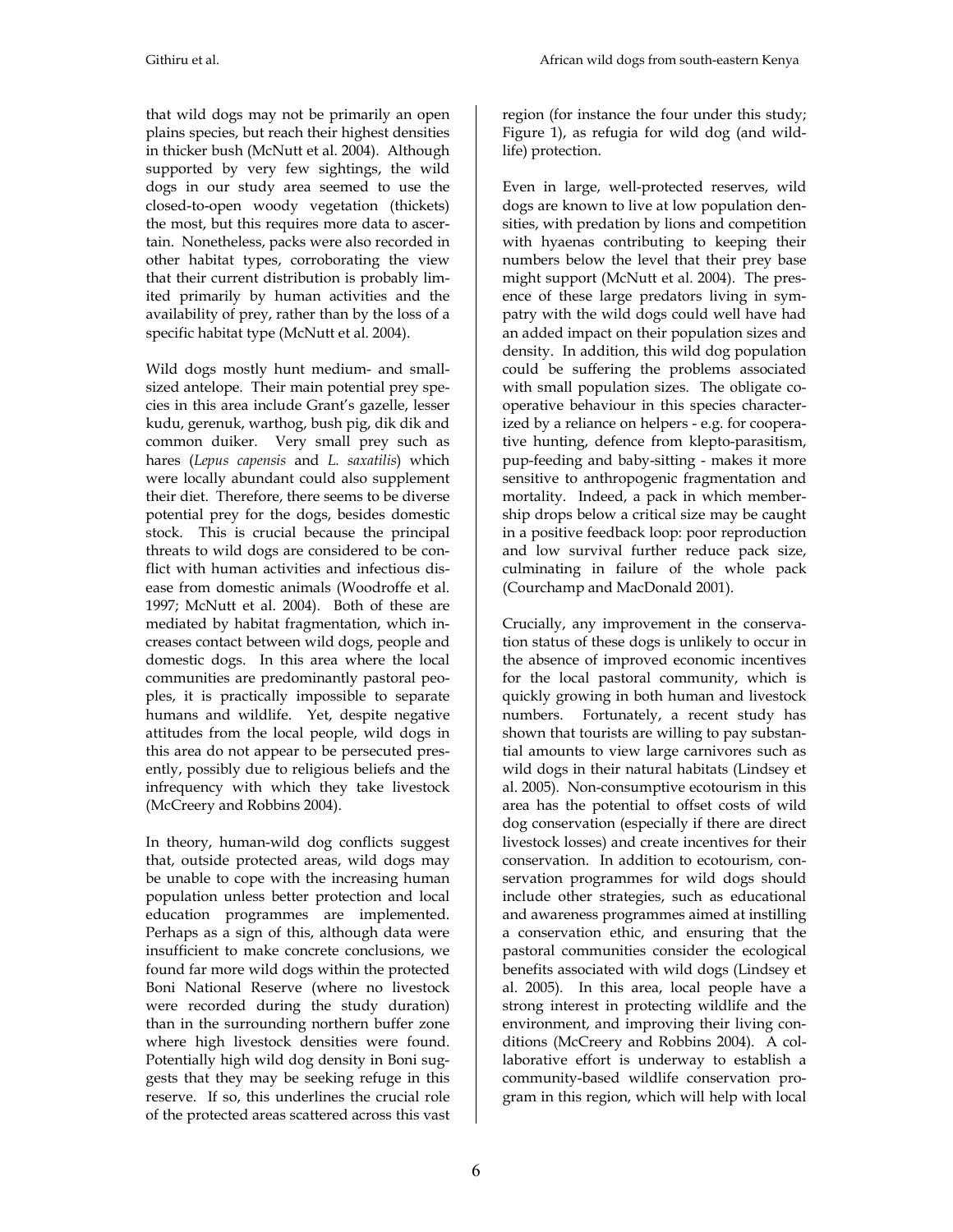capacity building for conservation (McCreery and Robbins 2004 and references therein).

Various pieces of ecological information are still needed for effective conservation and management of wild dogs in this study area. There is a need to photograph these packs for individual identification to enable identification of different packs and their movement patterns. It is also important to determine the true impact of wild dogs on livestock and the effectiveness of techniques to reduce this, given that human wild dog contact is inevitable in many areas, including those with protection. Establishing the true impact of wild dogs on wildlife is also necessary. Finally, several aspects of wild dogs' basic biology, including mechanisms of ranging and dispersal, dispersal-related mortality, mechanisms of sex-ratio biasing, pack-size effects, denning sites and breeding success still need addressing. Recently initiated research by the African Wild Dog Conservancy http://www.awdconservancy.org/ may help unravel some of these questions.

# **Acknowledgements**

We owe many thanks to Alberto Rognoni, former Transboundary Environmental Project's team leader. We also acknowledge the participation of Istituto Oikos of Tanzania in the development of the methodologies for this study. We thank two anonymous reviewers for their very constructive comments. This document has been produced with the financial assistance of the European Union, through Terra Nuova's Transboundary Environmental Project (TEP). The contents of this document are the sole responsibility of Terra Nuova and National Museum of Kenya and can under no circumstances be regarded as reflecting the position of the European Union.

# **References**

Andanje, S.A. 2002. *Factors limiting the abundance and distribution of hirola Beatragus hunteri in Kenya*. Unpublished thesis, University of Newcastle, Newcastle upon Tyne.

Courchamp, F., and MacDonald, D.W. 2001. Crucial importance of pack size in the African wild dog *Lycaon pictus*. *Animal Conservation* 4:169-174.

Dahiye, Y.M. 2005, *A reconnaissance survey report on the Bour-Algi Giraffe Sanctuary and its environs, Garissa*. Garissa, Transboundary Environmental Project, Terra Nuova.

de Leeuw, J., Waweru, M.N., Okello, O.O., Maloba, M., Nguru, P., and Said, M.Y. 2001. Distribution and diversity of wildlife in northern Kenya in relation to livestock and permanent water points. *Biological Conservation*:297- 306.

FAO. 2000, *Land cover of Kenya. High resolution*: Africover. Rome.

Lindsey, P.A., Alexander, R.R., du Toit, J.T., and Mills, M.G.L. 2005. The potential contribution of ecotourism to African wild dog *Lycaon pictus* conservation in South Africa. *Biological Conservation* 123:339-348.

Malcolm, J.R., and Sillero-Zubiri, C. 2001. Recent records of African wild dogs (*Lycaon pictus*) from Ethiopia *Canid News* 4:1 [online]. http://www.canids.org/canidnews/4/wild\_ dogs\_in\_ethiopia.pdf

McCreery, E.K., and Robbins, R.L. 2004. Sightings of African wild dogs *Lycaon pictus* in south-eastern Kenya. *Canid News* 7:4 [online]. http://www.canids.org/canidnews/7/Wild\_ dogs\_in\_SE\_Kenya.pdf

McNutt, J.W., Mills, M.G.L., McCreery, K., Rasmussen, G., Robbins, R., and Woodroffe, R. 2004. *Lycaon pictus*. Vol 2007. IUCN 2007. 2007 IUCN Red List of Threatened Species.

Rasmussen, G.S.A. 1997, *Conservation status of the painted hunting dog Lycaon pictus in Zimbabwe*. Zimbabwe, Ministry of Environment & Tourism, Department of National Parks & Wildlife Management.

TEP. 2004, *Procedures and protocols for ecological data collection*. Nairobi, Terra Nuova and Istituto Oikos, Transboundary Environmental Project.

TEP. 2005, *Aerial survey in Boni forest and northern buffer*. Nairobi, Terra Nuova and Istituto Oikos, Transboundary Environmental Project.